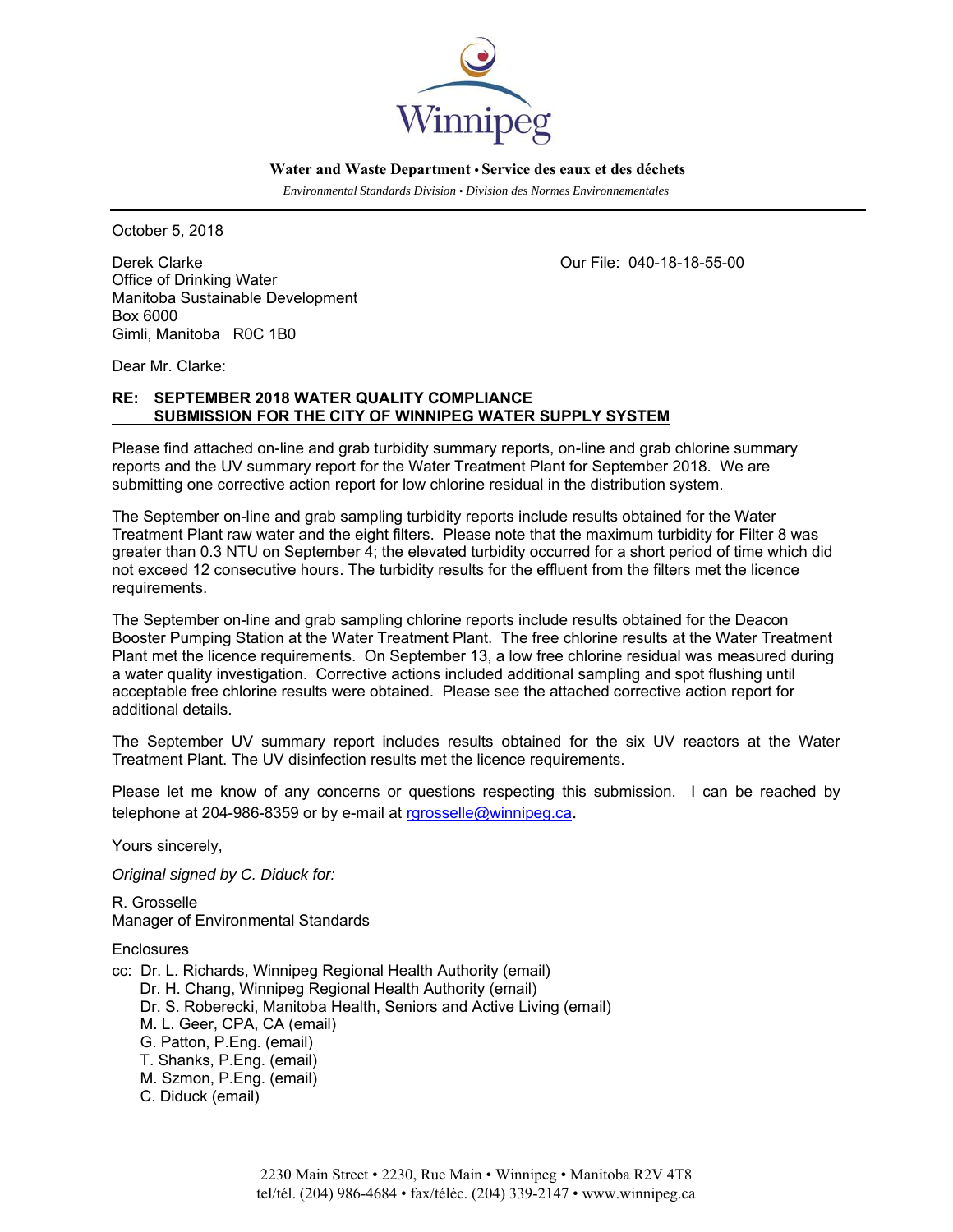

## **CITY OF WINNIPEG**WATER AND WASTE DEPARTMENT

## WATER SERVICES WATER TREATMENT PLANT TURBIDITY ON-LINE MONITORING REPORT

| September 2018 Turbidity (NTU)                                                                                                                                                                    |      |           |                                   |      |                                   |           |                                   |      |                                   |      |                                   |      |                                   |      |                                   |      |                                  |
|---------------------------------------------------------------------------------------------------------------------------------------------------------------------------------------------------|------|-----------|-----------------------------------|------|-----------------------------------|-----------|-----------------------------------|------|-----------------------------------|------|-----------------------------------|------|-----------------------------------|------|-----------------------------------|------|----------------------------------|
|                                                                                                                                                                                                   | Raw  | Filter #1 |                                   |      | Filter #2                         | Filter #3 |                                   |      | Filter #4                         |      | Filter #5                         |      | Filter #6                         |      | Filter #7                         |      | Filter #8                        |
| Date                                                                                                                                                                                              | Avg  | Avg       | Max                               | Avg  | Max                               | Avg       | Max                               | Avg  | Max                               | Avg  | Max                               | Avg  | Max                               | Avg  | Max                               | Avg  | Max                              |
| 1/09/2018                                                                                                                                                                                         | 2.72 | 0.08      | 0.09                              | 0.06 | 0.07                              | 0.08      | 0.14                              | 0.02 | 0.06                              | 0.03 | 0.07                              | 0.04 | 0.09                              | 0.07 | 0.09                              | 0.01 | 0.01                             |
| 2/09/2018                                                                                                                                                                                         | 2.70 | 0.07      | 0.11                              | 0.06 | 0.10                              | 0.10      | 0.11                              | 0.05 | 0.08                              | 0.04 | 0.07                              | 0.04 | 0.08                              | 0.06 | 0.10                              | 0.01 | 0.01                             |
| 3/09/2018                                                                                                                                                                                         | 2.67 | 0.08      | 0.13                              | 0.06 | 0.10                              | 0.10      | 0.13                              | 0.05 | 0.09                              | 0.05 | 0.07                              | 0.05 | 0.07                              | 0.07 | 0.11                              | 0.01 | 0.01                             |
| 4/09/2018                                                                                                                                                                                         | 2.69 | 0.07      | 0.10                              | 0.06 | 0.12                              | 0.08      | 0.11                              | 0.04 | 0.09                              | 0.05 | 0.08                              | 0.05 | 0.09                              | 0.08 | 0.09                              | 0.01 | 0.34                             |
| 5/09/2018                                                                                                                                                                                         | 2.62 | 0.04      | 0.07                              | 0.08 | 0.10                              | 0.05      | 0.07                              | 0.03 | 0.07                              | 0.05 | 0.08                              | 0.04 | 0.07                              | 0.07 | 0.10                              | 0.01 | 0.01                             |
| 6/09/2018                                                                                                                                                                                         | 2.53 | 0.05      | 0.08                              | 0.08 | 0.11                              | 0.07      | 0.09                              | 0.03 | 0.05                              | 0.07 | 0.08                              | 0.04 | 0.09                              | 0.07 | 0.12                              | 0.01 | 0.01                             |
| 7/09/2018                                                                                                                                                                                         | 2.45 | 0.06      | 0.18                              | 0.07 | 0.19                              | 0.05      | 0.12                              | 0.03 | 0.12                              | 0.04 | 0.10                              | 0.05 | 0.11                              | 0.08 | 0.15                              | 0.00 | 0.02                             |
| 8/09/2018                                                                                                                                                                                         | 2.45 | 0.05      | 0.08                              | 0.09 | 0.10                              | 0.05      | 0.07                              | 0.02 | 0.05                              | 0.03 | 0.05                              | 0.05 | 0.08                              | 0.07 | 0.11                              | 0.01 | 0.01                             |
| 9/09/2018                                                                                                                                                                                         | 2.37 | 0.05      | 0.07                              | 0.07 | 0.10                              | 0.06      | 0.10                              | 0.02 | 0.05                              | 0.03 | 0.05                              | 0.05 | 0.08                              | 0.07 | 0.11                              | 0.01 | 0.01                             |
| 10/09/2018                                                                                                                                                                                        | 2.49 | 0.05      | 0.06                              | 0.07 | 0.11                              | 0.05      | 0.07                              | 0.02 | 0.05                              | 0.03 | 0.05                              | 0.06 | 0.08                              | 0.08 | 0.10                              | 0.01 | 0.01                             |
| 11/09/2018                                                                                                                                                                                        | 2.42 | 0.06      | 0.07                              | 0.08 | 0.16                              | 0.05      | 0.07                              | 0.02 | 0.06                              | 0.03 | 0.05                              | 0.06 | 0.08                              | 0.09 | 0.10                              | 0.01 | 0.01                             |
| 12/09/2018                                                                                                                                                                                        | 2.24 | 0.03      | 0.11                              | 0.05 | 0.18                              | 0.04      | 0.14                              | 0.01 | 0.13                              | 0.02 | 0.10                              | 0.03 | 0.13                              | 0.05 | 0.15                              | 0.00 | 0.04                             |
| 13/09/2018                                                                                                                                                                                        | 2.13 | 0.06      | 0.07                              | 0.08 | 0.11                              | 0.05      | 0.09                              | 0.02 | 0.05                              | 0.03 | 0.05                              | 0.07 | 0.09                              | 0.08 | 0.11                              | 0.01 | 0.01                             |
| 14/09/2018                                                                                                                                                                                        | 1.95 | 0.04      | 0.07                              | 0.06 | 0.11                              | 0.04      | 0.08                              | 0.02 | 0.04                              | 0.03 | 0.05                              | 0.06 | 0.08                              | 0.04 | 0.07                              | 0.01 | 0.01                             |
| 15/09/2018                                                                                                                                                                                        | 1.93 | 0.03      | 0.04                              | 0.03 | 0.06                              | 0.04      | 0.05                              | 0.02 | 0.07                              | 0.03 | 0.05                              | 0.06 | 0.09                              | 0.04 | 0.06                              | 0.01 | 0.01                             |
| 16/09/2018                                                                                                                                                                                        | 1.96 | 0.03      | 0.04                              | 0.03 | 0.06                              | 0.03      | 0.06                              | 0.02 | 0.12                              | 0.03 | 0.05                              | 0.08 | 0.09                              | 0.04 | 0.06                              | 0.01 | 0.01                             |
| 17/09/2018                                                                                                                                                                                        | 2.00 | 0.03      | 0.04                              | 0.03 | 0.09                              | 0.03      | 0.05                              | 0.02 | 0.04                              | 0.04 | 0.11                              | 0.07 | 0.09                              | 0.05 | 0.06                              | 0.01 | 0.01                             |
| 18/09/2018                                                                                                                                                                                        | 1.84 | 0.03      | 0.04                              | 0.04 | 0.05                              | 0.03      | 0.05                              | 0.01 | 0.04                              | 0.03 | 0.06                              | 0.06 | 0.10                              | 0.04 | 0.06                              | 0.01 | 0.01                             |
| 19/09/2018                                                                                                                                                                                        | 1.59 | 0.02      | 0.04                              | 0.03 | 0.05                              | 0.03      | 0.04                              | 0.01 | 0.04                              | 0.03 | 0.07                              | 0.07 | 0.10                              | 0.04 | 0.06                              | 0.01 | 0.01                             |
| 20/09/2018                                                                                                                                                                                        | 1.76 | 0.02      | 0.04                              | 0.03 | 0.05                              | 0.02      | 0.08                              | 0.01 | 0.03                              | 0.04 | 0.05                              | 0.09 | 0.10                              | 0.04 | 0.06                              | 0.01 | 0.01                             |
| 21/09/2018                                                                                                                                                                                        | 1.45 | 0.02      | 0.04                              | 0.03 | 0.05                              | 0.02      | 0.05                              | 0.01 | 0.04                              | 0.03 | 0.05                              | 0.08 | 0.10                              | 0.04 | 0.06                              | 0.01 | 0.01                             |
| 22/09/2018                                                                                                                                                                                        | 1.51 | 0.02      | 0.03                              | 0.02 | 0.05                              | 0.02      | 0.03                              | 0.01 | 0.05                              | 0.03 | 0.06                              | 0.08 | 0.10                              | 0.04 | 0.07                              | 0.01 | 0.01                             |
| 23/09/2018                                                                                                                                                                                        | 1.39 | 0.02      | 0.03                              | 0.03 | 0.05                              | 0.01      | 0.05                              | 0.01 | 0.11                              | 0.04 | 0.05                              | 0.10 | 0.12                              | 0.05 | 0.05                              | 0.01 | 0.01                             |
| 24/09/2018                                                                                                                                                                                        | 1.31 | 0.02      | 0.03                              | 0.03 | 0.04                              | 0.01      | 0.02                              | 0.01 | 0.05                              | 0.03 | 0.05                              | 0.08 | 0.13                              | 0.04 | 0.07                              | 0.01 | 0.01                             |
| 25/09/2018                                                                                                                                                                                        | 1.23 | 0.02      | 0.04                              | 0.03 | 0.06                              | 0.01      | 0.04                              | 0.01 | 0.16                              | 0.03 | 0.05                              | 0.12 | 0.12                              | 0.04 | 0.07                              | 0.01 | 0.01                             |
| 26/09/2018                                                                                                                                                                                        | 1.22 | 0.02      | 0.03                              | 0.03 | 0.05                              | 0.01      | 0.05                              | 0.01 | 0.06                              | 0.05 | 0.08                              | 0.11 | 0.15                              | 0.05 | 0.06                              | 0.01 | 0.01                             |
| 27/09/2018                                                                                                                                                                                        | 1.23 | 0.02      | 0.05                              | 0.03 | 0.06                              | 0.01      | 0.03                              | 0.01 | 0.28                              | 0.04 | 0.06                              | 0.10 | 0.15                              | 0.04 | 0.07                              | 0.01 | 0.01                             |
| 28/09/2018                                                                                                                                                                                        | 1.26 | 0.02      | 0.04                              | 0.03 | 0.06                              | 0.01      | 0.03                              | 0.01 | 0.17                              | 0.05 | 0.06                              | 0.08 | 0.14                              | 0.05 | 0.06                              | 0.01 | 0.01                             |
| 29/09/2018                                                                                                                                                                                        | 1.21 | 0.02      | 0.03                              | 0.03 | 0.04                              | 0.00      | 0.04                              | 0.01 | 0.03                              | 0.05 | 0.09                              | 0.04 | 0.09                              | 0.05 | 0.08                              | 0.01 | 0.01                             |
| 30/09/2018                                                                                                                                                                                        | 1.17 | 0.02      | 0.04                              | 0.03 | 0.06                              | 0.01      | 0.01                              | 0.01 | 0.03                              | 0.05 | 0.08                              | 0.04 | 0.06                              | 0.04 | 0.08                              | 0.01 | 0.02                             |
| Total Number of Measurements Taken, A:<br>Turbidity Standard for Monitoring Location (NTU):<br>Number of Measurements Meeting Standard, B:<br>Compliance with Turbidity Standard, C = B/A X 100%: |      |           | 15873<br>0.3<br>15873<br>100.000% |      | 13826<br>0.3<br>13826<br>100.000% |           | 15867<br>0.3<br>15867<br>100.000% |      | 14763<br>0.3<br>14763<br>100.000% |      | 16428<br>0.3<br>16428<br>100.000% |      | 15174<br>0.3<br>15174<br>100.000% |      | 15124<br>0.3<br>15124<br>100.000% |      | 15675<br>0.3<br>15674<br>99.994% |

File Path: N:\Water Treatment Branch\Administration\Reports\Regulatory Submissions\Turbidity\2018\09-September

**Submitted By (Print): Signature:** D. Merredew Original Signed by D. Merredew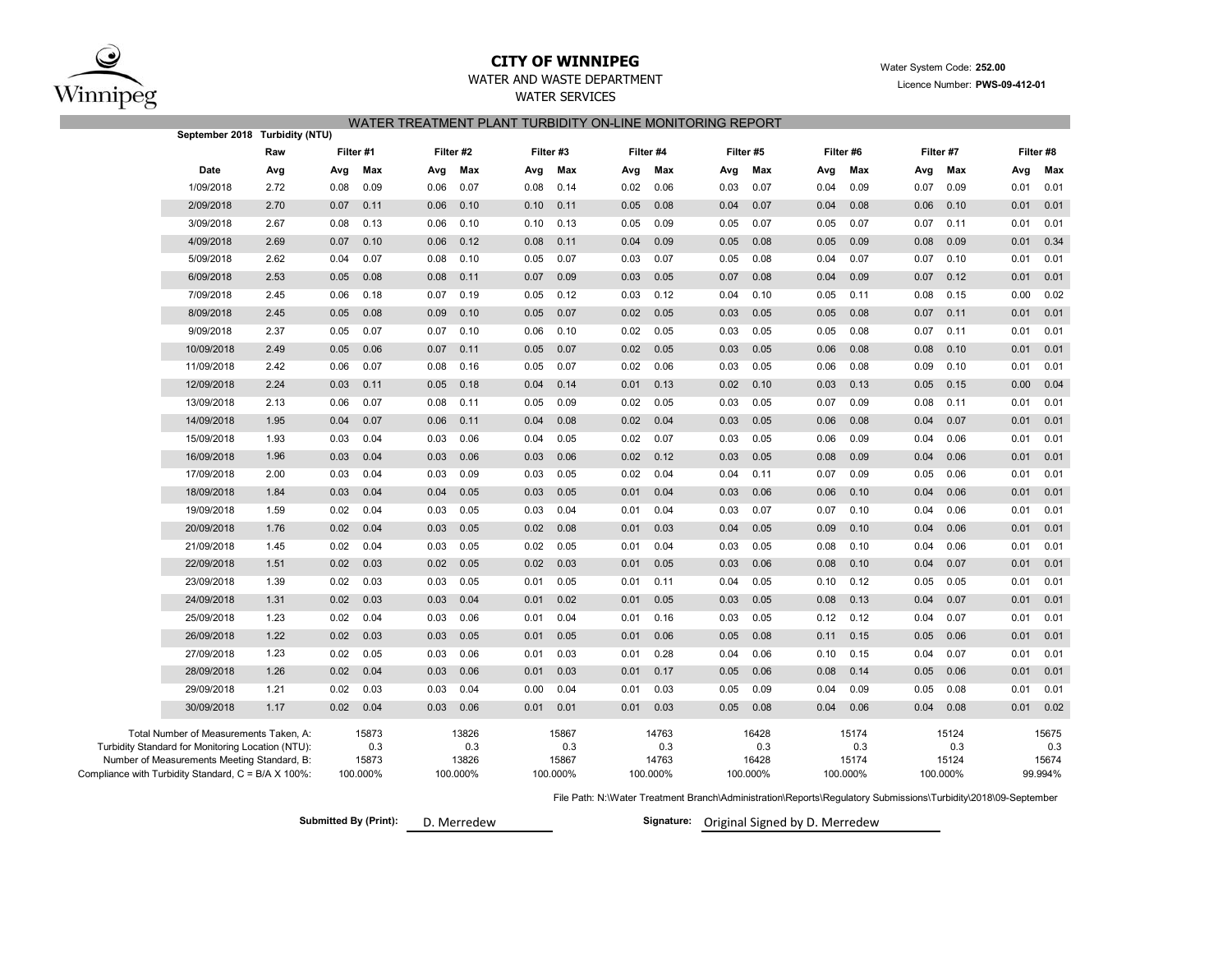

#### CITY OF WINNIPEG WATER AND WASTE DEPARTMENT ENVIRONMENTAL STANDARDS DIVISION

### **WATER TREATMENT PLANT TURBIDITY GRAB MONITORING REPORT**

| Water System Code: 252.00                                | <b>Turbidity (NTU)</b> |                  |           |           |           |                     |           |                     |           |           |           |           |                     |           |                     |           |           |           |
|----------------------------------------------------------|------------------------|------------------|-----------|-----------|-----------|---------------------|-----------|---------------------|-----------|-----------|-----------|-----------|---------------------|-----------|---------------------|-----------|-----------|-----------|
| Licence No. PWS-09-412-01                                |                        |                  |           |           |           |                     |           |                     |           |           |           |           |                     |           |                     |           |           |           |
| <b>Date</b>                                              |                        | <b>Raw Water</b> |           | Filter 1  |           | Filter <sub>2</sub> |           | Filter <sub>3</sub> |           | Filter 4  |           | Filter 5  | Filter <sub>6</sub> |           | Filter <sub>7</sub> |           |           | Filter 8  |
|                                                          | Grab                   | Analyser         | Grab      | Analyser  | Grab      | Analyser            | Grab      | Analyser            | Grab      | Analyser  | Grab      | Analyser  | Grab                | Analyser  | Grab                | Analyser  | Grab      | Analyser  |
| 01-Sep-2018                                              | <b>NA</b>              | <b>NA</b>        | <b>NA</b> | <b>NA</b> | <b>NA</b> | <b>NA</b>           | <b>NA</b> | <b>NA</b>           | <b>NA</b> | <b>NA</b> | <b>NA</b> | <b>NA</b> | <b>NA</b>           | <b>NA</b> | <b>NA</b>           | <b>NA</b> | <b>NA</b> | <b>NA</b> |
| 02-Sep-2018                                              | <b>NA</b>              | <b>NA</b>        | <b>NA</b> | <b>NA</b> | <b>NA</b> | <b>NA</b>           | <b>NA</b> | <b>NA</b>           | <b>NA</b> | <b>NA</b> | <b>NA</b> | <b>NA</b> | <b>NA</b>           | <b>NA</b> | <b>NA</b>           | <b>NA</b> | <b>NA</b> | <b>NA</b> |
| 03-Sep-2018                                              | <b>NA</b>              | <b>NA</b>        | <b>NA</b> | <b>NA</b> | <b>NA</b> | <b>NA</b>           | <b>NA</b> | <b>NA</b>           | <b>NA</b> | <b>NA</b> | <b>NA</b> | <b>NA</b> | <b>NA</b>           | <b>NA</b> | <b>NA</b>           | <b>NA</b> | <b>NA</b> | <b>NA</b> |
| 04-Sep-2018                                              | 2.22                   | 2.69             | 0.09      | 0.08      | 0.12      | 0.07                | <b>OL</b> | <b>OL</b>           | 0.10      | 0.06      | 0.11      | 0.06      | 0.10                | 0.05      | 0.08                | 0.07      | 0.08      | <0.02     |
| 05-Sep-2018                                              | 2.25                   | 2.55             | 0.10      | 0.04      | 0.10      | 0.09                | 0.10      | 0.06                | 0.09      | 0.03      | 0.09      | 0.06      | OL                  | OL        | 0.10                | 0.08      | 0.08      | <0.02     |
| 06-Sep-2018                                              | 2.01                   | 2.47             | 0.12      | 0.05      | 0.10      | 0.10                | 0.09      | 0.06                | 0.10      | 0.04      | 0.09      | 0.06      | 0.10                | 0.06      | OL                  | OL        | 0.10      | <0.02     |
| 07-Sep-2018                                              | 1.76                   | 2.40             | 0.10      | 0.05      | 0.09      | 0.09                | 0.11      | 0.07                | 0.11      | 0.04      | 0.12      | 0.05      | 0.12                | 0.07      | 0.11                | 0.08      | OL        | OL        |
| 08-Sep-2018                                              | <b>NA</b>              | <b>NA</b>        | <b>NA</b> | <b>NA</b> | <b>NA</b> | <b>NA</b>           | <b>NA</b> | <b>NA</b>           | <b>NA</b> | <b>NA</b> | <b>NA</b> | <b>NA</b> | <b>NA</b>           | <b>NA</b> | <b>NA</b>           | <b>NA</b> | <b>NA</b> | <b>NA</b> |
| 09-Sep-2018                                              | <b>NA</b>              | <b>NA</b>        | <b>NA</b> | <b>NA</b> | <b>NA</b> | <b>NA</b>           | <b>NA</b> | <b>NA</b>           | <b>NA</b> | <b>NA</b> | <b>NA</b> | <b>NA</b> | <b>NA</b>           | <b>NA</b> | <b>NA</b>           | <b>NA</b> | <b>NA</b> | <b>NA</b> |
| 10-Sep-2018                                              | 1.76                   | 2.18             | 0.11      | 0.04      | 0.10      | 0.10                | 0.10      | 0.06                | 0.11      | 0.03      | 0.09      | 0.03      | 0.08                | 0.07      | 0.10                | 0.09      | OL        | OL        |
| 11-Sep-2018                                              | 2.06                   | 2.14             | 0.14      | 0.05      | 0.12      | 0.09                | 0.08      | 0.05                | 0.11      | 0.02      | <b>OL</b> | OL        | 0.08                | 0.07      | 0.08                | 0.08      | 0.09      | <0.02     |
| 12-Sep-2018                                              | 2.15                   | 2.08             | 0.12      | 0.05      | 0.09      | 0.10                | 0.10      | 0.06                | 0.11      | 0.03      | 0.11      | 0.03      | 0.08                | 0.07      | OL                  | OL        | 0.11      | <0.02     |
| 13-Sep-2018                                              | 1.96                   | 2.06             | 0.11      | 0.06      | 0.09      | 0.10                | OL        | OL                  | 0.10      | 0.04      | 0.07      | 0.03      | 0.09                | 0.08      | 0.08                | 0.09      | 0.08      | <0.02     |
| 14-Sep-2018                                              | 2.02                   | 1.99             | 0.10      | 0.03      | 0.11      | 0.06                | 0.11      | 0.04                | 0.08      | 0.02      | OL        | <b>OL</b> | 0.08                | 0.08      | 0.10                | 0.05      | 0.08      | <0.02     |
| 15-Sep-2018                                              | <b>NA</b>              | <b>NA</b>        | <b>NA</b> | <b>NA</b> | <b>NA</b> | <b>NA</b>           | <b>NA</b> | <b>NA</b>           | <b>NA</b> | <b>NA</b> | <b>NA</b> | <b>NA</b> | <b>NA</b>           | <b>NA</b> | <b>NA</b>           | <b>NA</b> | <b>NA</b> | <b>NA</b> |
| 16-Sep-2018                                              | <b>NA</b>              | <b>NA</b>        | <b>NA</b> | <b>NA</b> | <b>NA</b> | <b>NA</b>           | <b>NA</b> | <b>NA</b>           | <b>NA</b> | <b>NA</b> | <b>NA</b> | <b>NA</b> | <b>NA</b>           | <b>NA</b> | <b>NA</b>           | <b>NA</b> | <b>NA</b> | <b>NA</b> |
| 17-Sep-2018                                              | 1.68                   | 1.71             | 0.14      | 0.02      | 0.14      | 0.04                | <b>OL</b> | <b>OL</b>           | 0.14      | 0.03      | 0.12      | 0.03      | 0.09                | 0.09      | 0.11                | 0.04      | 0.10      | <0.02     |
| 18-Sep-2018                                              | 1.71                   | 1.62             | 0.13      | 0.02      | 0.13      | 0.04                | 0.12      | 0.04                | 0.11      | 0.02      | 0.07      | 0.03      | OL                  | OL        | 0.08                | 0.04      | 0.07      | <0.02     |
| 19-Sep-2018                                              | 1.60                   | 1.58             | 0.09      | 0.02      | 0.09      | 0.04                | 0.09      | 0.03                | 0.10      | 0.02      | 0.10      | 0.02      | 0.09                | 0.09      | OL                  | OL        | 0.07      | <0.02     |
| 20-Sep-2018                                              | 1.59                   | 1.47             | 0.11      | 0.02      | 0.11      | 0.04                | 0.10      | 0.03                | 0.12      | 0.02      | 0.07      | 0.03      | 0.09                | 0.10      | 0.10                | 0.04      | OL        | OL        |
| 21-Sep-2018                                              | 1.47                   | 1.41             | 0.06      | < 0.02    | 0.06      | 0.03                | 0.06      | 0.02                | 0.06      | < 0.02    | 0.07      | 0.03      | <b>OL</b>           | <b>OL</b> | 0.07                | 0.04      | 0.06      | <0.02     |
| 22-Sep-2018                                              | <b>NA</b>              | <b>NA</b>        | <b>NA</b> | <b>NA</b> | <b>NA</b> | <b>NA</b>           | <b>NA</b> | <b>NA</b>           | <b>NA</b> | <b>NA</b> | <b>NA</b> | <b>NA</b> | <b>NA</b>           | <b>NA</b> | <b>NA</b>           | <b>NA</b> | <b>NA</b> | <b>NA</b> |
| 23-Sep-2018                                              | <b>NA</b>              | <b>NA</b>        | <b>NA</b> | <b>NA</b> | <b>NA</b> | <b>NA</b>           | <b>NA</b> | <b>NA</b>           | <b>NA</b> | <b>NA</b> | <b>NA</b> | <b>NA</b> | <b>NA</b>           | <b>NA</b> | <b>NA</b>           | <b>NA</b> | <b>NA</b> | <b>NA</b> |
| 24-Sep-2018                                              | 1.41                   | 1.32             | 0.08      | < 0.02    | 0.09      | 0.03                | 0.09      | < 0.02              | 0.08      | < 0.02    | 0.08      | 0.04      | <b>OL</b>           | <b>OL</b> | 0.09                | 0.04      | 0.07      | <0.02     |
| 25-Sep-2018                                              | 1.38                   | 1.21             | OL        | <b>OL</b> | 0.10      | 0.05                | 0.09      | 0.02                | 0.16      | < 0.02    | 0.11      | 0.04      | 0.12                | 0.12      | 0.20                | 0.04      | 0.11      | <0.02     |
| 26-Sep-2018                                              | 1.34                   | 1.20             | 0.13      | 0.02      | 0.09      | 0.04                | OL        | OL                  | 0.10      | 0.03      | 0.11      | 0.05      | 0.11                | 0.14      | 0.10                | 0.05      | 0.12      | <0.02     |
| 27-Sep-2018                                              | 1.29                   | 1.15             | 0.07      | < 0.02    | 0.08      | 0.03                | 0.07      | < 0.02              | 0.07      | < 0.02    | <b>OL</b> | OL        | 0.06                | 0.13      | 0.08                | 0.05      | 0.08      | <0.02     |
| 28-Sep-2018                                              | 1.28                   | 1.26             | 0.07      | < 0.02    | OL        | <b>OL</b>           | 0.08      | < 0.02              | 0.07      | < 0.02    | 0.08      | 0.05      | 0.07                | 0.05      | 0.07                | 0.04      | 0.09      | 0.02      |
| 29-Sep-2018                                              | <b>NA</b>              | <b>NA</b>        | <b>NA</b> | <b>NA</b> | <b>NA</b> | <b>NA</b>           | <b>NA</b> | <b>NA</b>           | <b>NA</b> | <b>NA</b> | <b>NA</b> | <b>NA</b> | <b>NA</b>           | <b>NA</b> | <b>NA</b>           | <b>NA</b> | <b>NA</b> | <b>NA</b> |
| 30-Sep-2018                                              | <b>NA</b>              | <b>NA</b>        | <b>NA</b> | <b>NA</b> | <b>NA</b> | <b>NA</b>           | <b>NA</b> | <b>NA</b>           | <b>NA</b> | <b>NA</b> | <b>NA</b> | <b>NA</b> | <b>NA</b>           | <b>NA</b> | <b>NA</b>           | <b>NA</b> | <b>NA</b> | <b>NA</b> |
| Total number of measurements taken, A:                   |                        |                  | 18        |           | 18        |                     | 15        |                     | 19        |           | 16        |           | 15                  |           | 16                  |           | 16        |           |
| <b>Turbidity Standard for Monitoring Location (NTU):</b> |                        |                  | 0.30      |           | 0.30      |                     | 0.30      |                     | 0.30      |           | 0.30      |           | 0.30                |           | 0.30                |           | 0.30      |           |
| Number of measurements meeting standard, B:              |                        |                  | 18        |           | 18        |                     | 15        |                     | 19        |           | 16        |           | 15                  |           | 16                  |           | 16        |           |
| Compliance with Turbidity Standard, C= B/A X 100%:       |                        |                  | 100%      |           | 100%      |                     | 100%      |                     | 100%      |           | 100%      |           | 100%                |           | 100%                |           | 100%      |           |

NS: No Sample NA: Not Analyzed OL: Off-Line

**Comments: Report Compiled By: H.Demchenko**

> **Authorized in Sample Manager By: C.Diduck**

**5-Oct-18**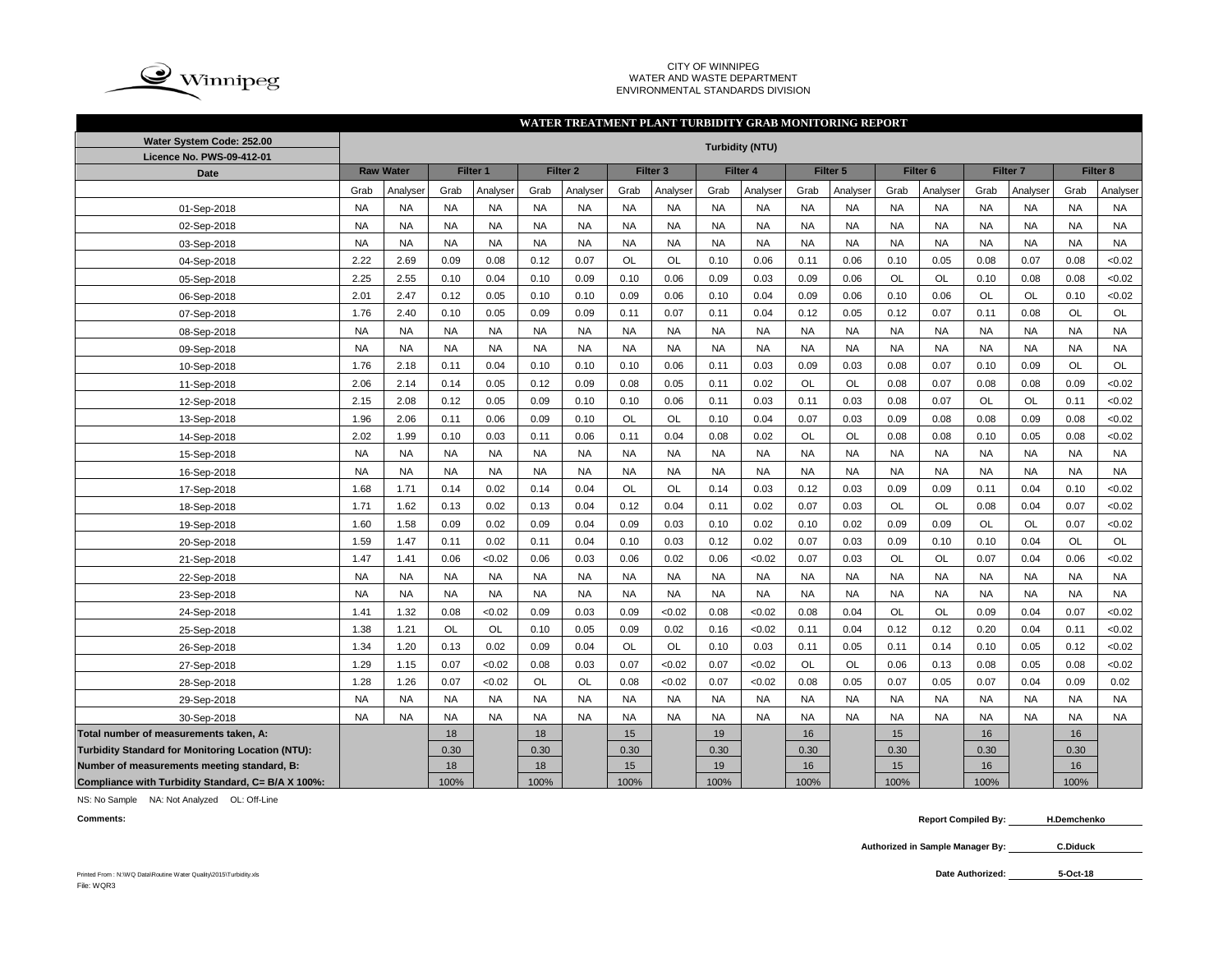

**City Of Winnipeg**

Water and Waste Department Water Services

WATER TREATMENT PLANT FREE CHLORINE ON-LINE MONITORING REPORT

Deacon Booster Pumping Station

| Water System Code:     |
|------------------------|
| Licence Number:        |
| <b>Report Created:</b> |

Water System Code: **252.00** Licence Number: **PWS-09-412-01**

01 October 2018 **Report Period: September 2018** Report Period: September 2018

|                                             |                                  | <b>BRANCH1</b><br>[mg/L] |                 | <b>BRANCH 2</b><br>[mg/L] |                 |  |  |
|---------------------------------------------|----------------------------------|--------------------------|-----------------|---------------------------|-----------------|--|--|
|                                             | Date                             | Average                  | Minimum         | Average                   | Minimum         |  |  |
|                                             | 01/09/2018                       | 1.30                     | 1.20            | 1.33                      | 1.23            |  |  |
|                                             | 02/09/2018                       | 1.30                     | 1.22            | 1.30                      | 1.20            |  |  |
|                                             | 03/09/2018                       | 1.28                     | 1.18            | 1.30                      | 1.21            |  |  |
|                                             | 04/09/2018                       | 1.40                     | 1.20            | 1.31                      | 1.20            |  |  |
|                                             | 05/09/2018                       | 1.40                     | 1.22            | 1.38                      | 1.30            |  |  |
|                                             | 06/09/2018                       | 1.32                     | 1.15            | 1.32                      | 1.20            |  |  |
|                                             | 07/09/2018                       | 1.41                     | 0.75            | 1.43                      | 0.82            |  |  |
|                                             | 08/09/2018                       | 1.37                     | 1.22            | 1.42                      | 1.28            |  |  |
|                                             | 09/09/2018                       | 1.43                     | 1.30            | 1.37                      | 1.31            |  |  |
|                                             | 10/09/2018                       | 1.35                     | 1.19            | 1.35                      | 1.26            |  |  |
|                                             | 11/09/2018                       | 1.34                     | 1.22            | 1.37                      | 1.30            |  |  |
|                                             | 12/09/2018                       | 1.80                     | 0.85            | 1.83                      | 1.15            |  |  |
|                                             | 13/09/2018                       | 1.26                     | 0.88            | 1.41                      | 1.20            |  |  |
|                                             | 14/09/2018                       | 1.33                     | 1.20            | 1.39                      | 1.27            |  |  |
|                                             | 15/09/2018                       | 1.36                     | 1.16            | 1.37                      | 1.24            |  |  |
|                                             | 16/09/2018                       | 1.48                     | 1.41            | 1.50                      | 1.44            |  |  |
|                                             | 17/09/2018                       | 1.47                     | 1.24            | 1.43                      | 1.27            |  |  |
|                                             | 18/09/2018                       | 1.43                     | 1.28            | 1.33                      | 1.22            |  |  |
|                                             | 19/09/2018                       | 1.53                     | 1.40            | 1.41                      | 1.30            |  |  |
|                                             | 20/09/2018                       | 1.34                     | 1.28            | 1.40                      | 1.21            |  |  |
|                                             | 21/09/2018                       | 1.31                     | 1.19            | 1.44                      | 1.29            |  |  |
|                                             | 22/09/2018                       | 1.31                     | 1.06            | 1.32                      | 1.11            |  |  |
|                                             | 23/09/2018                       | 1.44                     | 1.33            | 1.30                      | 1.23            |  |  |
|                                             | 24/09/2018                       | 1.33                     | 1.02            | 1.23                      | 1.00            |  |  |
|                                             | 25/09/2018                       | 1.29                     | 1.06            | 1.25                      | 1.10            |  |  |
|                                             | 26/09/2018                       | 1.20                     | 1.08            | 1.17                      | 1.04            |  |  |
|                                             | 27/09/2018                       | 1.23                     | 0.98            | 1.27                      | 1.00            |  |  |
|                                             | 28/09/2018                       | 1.23                     | 1.03            | 1.26                      | 1.05            |  |  |
|                                             | 29/09/2018                       | 1.10                     | 1.02            | 1.09                      | 1.01            |  |  |
|                                             | 30/09/2018                       | 1.29                     | 1.11            | 1.20                      | 1.10            |  |  |
|                                             |                                  |                          |                 |                           |                 |  |  |
|                                             | Total Number of Measurements, A: |                          | 20869           |                           | 20869           |  |  |
|                                             | Minimum Free Chlorine Standard:  |                          | 0.5             |                           | 0.5             |  |  |
| Number of Measurements Meeting Standard, B: | COMPLIANCE, C = B/A X 100%:      |                          | 20869<br>100.00 |                           | 20869<br>100.00 |  |  |

File Path: N:\Water Treatment Branch\Administration\Reports\Regulatory Submissions\Chlorine\2018\09-September

Submitted By (Print): D. Merredew

Signature: **Original Signed by D. Merredew**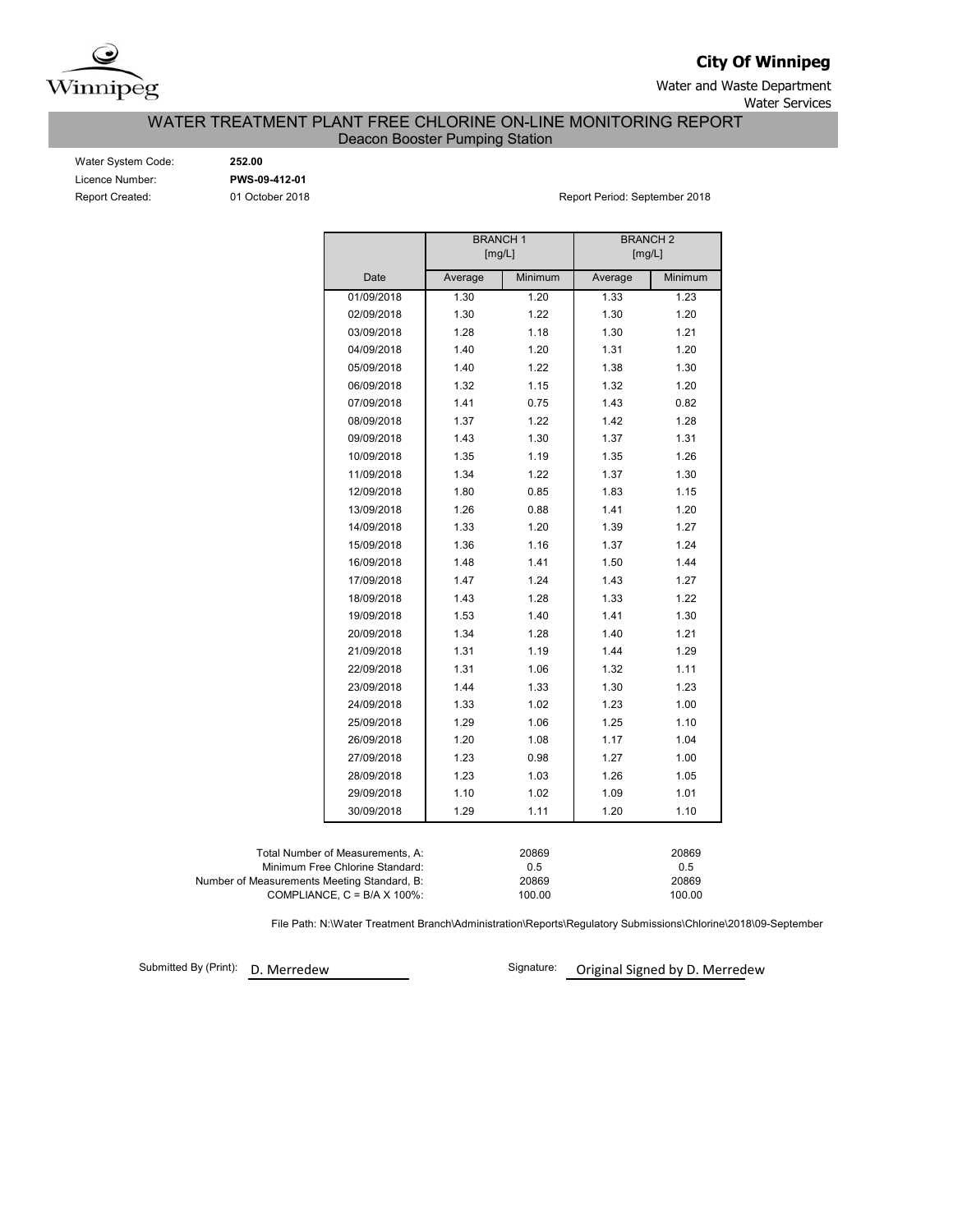| $\bullet$ Winnipeg                                            |           |                                                | WATER AND WASTE DEPARTMENT<br>ENVIRONMENTAL STANDARDS DIVISION |                      |                                                |           |
|---------------------------------------------------------------|-----------|------------------------------------------------|----------------------------------------------------------------|----------------------|------------------------------------------------|-----------|
|                                                               |           |                                                |                                                                |                      |                                                |           |
| WATER TREATMENT PLANT CHLORINE GRAB MONITORING REPORT         |           |                                                |                                                                |                      |                                                |           |
| Water System Code: 252.00<br><b>Licence No. PWS-09-412-01</b> |           | <b>Deacon Booster Pumping Station Branch 1</b> |                                                                |                      | <b>Deacon Booster Pumping Station Branch 2</b> |           |
| <b>Date</b>                                                   |           | <b>Free Chlorine (mg/L)</b>                    | <b>Total Chlorine</b><br>(mg/L)                                | Free Chlorine (mg/L) | <b>Total Chlorine</b><br>(mg/L)                |           |
|                                                               | Analyser  | Grab                                           | Grab                                                           | Analyser             | Grab                                           | Grab      |
| 01-Sep-2018                                                   | <b>NA</b> | <b>NA</b>                                      | <b>NA</b>                                                      | <b>NA</b>            | <b>NA</b>                                      | <b>NA</b> |
| 02-Sep-2018                                                   | <b>NA</b> | NA                                             | NA                                                             | <b>NA</b>            | NA.                                            | <b>NA</b> |
| 03-Sep-2018                                                   | <b>NA</b> | <b>NA</b>                                      | NA.                                                            | NA.                  | NA                                             | <b>NA</b> |
| 04-Sep-2018                                                   | 1.28      | 1.38                                           | 1.60                                                           | 1.27                 | 1.40                                           | 1.52      |
| 05-Sep-2018                                                   | 1.40      | 1.51                                           | 1.69                                                           | 1.37                 | 1.41                                           | 1.60      |
| 06-Sep-2018                                                   | 1.26      | 1.32                                           | 1.52                                                           | 1.23                 | 1.31                                           | 1.48      |
| 07-Sep-2018                                                   | 1.30      | 1.34                                           | 1.54                                                           | 1.39                 | 1.41                                           | 1.61      |
| 08-Sep-2018                                                   | NA        | <b>NA</b>                                      | <b>NA</b>                                                      | <b>NA</b>            | NA                                             | <b>NA</b> |
| 09-Sep-2018                                                   | <b>NA</b> | <b>NA</b>                                      | <b>NA</b>                                                      | <b>NA</b>            | <b>NA</b>                                      | <b>NA</b> |
| 10-Sep-2018                                                   | 1.35      | 1.34                                           | 1.55                                                           | 1.39                 | 1.34                                           | 1.59      |
| 11-Sep-2018                                                   | 1.29      | 1.39                                           | 1.57                                                           | 1.33                 | 1.36                                           | 1.56      |
| 12-Sep-2018                                                   | 1.80      | 1.73                                           | 1.96                                                           | 1.76                 | 1.72                                           | 1.90      |
| 13-Sep-2018                                                   | 1.50      | 1.55                                           | 1.75                                                           | 1.46                 | 1.52                                           | 1.67      |
| 14-Sep-2018                                                   | 1.51      | 1.47                                           | 1.70                                                           | 1.38                 | 1.47                                           | 1.70      |
| 15-Sep-2018                                                   | <b>NA</b> | <b>NA</b>                                      | <b>NA</b>                                                      | <b>NA</b>            | <b>NA</b>                                      | <b>NA</b> |
| 16-Sep-2018                                                   | <b>NA</b> | <b>NA</b>                                      | <b>NA</b>                                                      | <b>NA</b>            | <b>NA</b>                                      | <b>NA</b> |
| 17-Sep-2018                                                   | 1.40      | 1.41                                           | 1.63                                                           | 1.30                 | 1.40                                           | 1.58      |
| 18-Sep-2018                                                   | 1.37      | 1.36                                           | 1.57                                                           | 1.35                 | 1.35                                           | 1.52      |
| 19-Sep-2018                                                   | 1.60      | 1.56                                           | 1.82                                                           | 1.47                 | 1.41                                           | 1.64      |
| 20-Sep-2018                                                   | 1.40      | 1.39                                           | 1.59                                                           | 1.47                 | 1.50                                           | 1.68      |
| 21-Sep-2018                                                   | 1.28      | 1.42                                           | 1.53                                                           | 1.50                 | 1.49                                           | 1.64      |
| 22-Sep-2018                                                   | <b>NA</b> | <b>NA</b>                                      | <b>NA</b>                                                      | <b>NA</b>            | <b>NA</b>                                      | <b>NA</b> |
| 23-Sep-2018                                                   | <b>NA</b> | <b>NA</b>                                      | <b>NA</b>                                                      | <b>NA</b>            | <b>NA</b>                                      | <b>NA</b> |
| 24-Sep-2018                                                   | 1.22      | 1.30                                           | 1.50                                                           | 1.09                 | 1.19                                           | 1.42      |
| 25-Sep-2018                                                   | 1.24      | 1.30                                           | 1.53                                                           | 1.22                 | 1.28                                           | 1.43      |
| 26-Sep-2018                                                   | 1.16      | 1.17                                           | 1.39                                                           | 1.20                 | 1.19                                           | 1.33      |
| 27-Sep-2018                                                   | 1.37      | 1.35                                           | 1.54                                                           | 1.39                 | 1.32                                           | 1.48      |
| 28-Sep-2018                                                   | 1.25      | 1.27                                           | 1.45                                                           | 1.22                 | 1.27                                           | 1.48      |
| 29-Sep-2018                                                   | NA        | <b>NA</b>                                      | <b>NA</b>                                                      | <b>NA</b>            | <b>NA</b>                                      | <b>NA</b> |
| 30-Sep-2018                                                   | <b>NA</b> | <b>NA</b>                                      | <b>NA</b>                                                      | <b>NA</b>            | <b>NA</b>                                      | <b>NA</b> |
| Total number of measurements taken, A:                        |           | 19                                             |                                                                |                      | 19                                             |           |
| Chlorine Standard for Monitoring Location (mg/L):             |           | 0.50                                           |                                                                |                      | 0.50                                           |           |
| Number of measurements meeting standard, B:                   |           | 19                                             |                                                                |                      | 19                                             |           |
| Compliance with Chlorine Standard, C= B/A X 100%:             |           | 100%                                           |                                                                |                      | 100%                                           |           |

CITY OF WINNIPEG

NS: No Sample NA: Not Analyzed OL: Off-Line

 $\overline{\phantom{a}}$ 

**Comments: Report Compiled By: H.Demchenko**

**Authorized in Sample Manager By: C.Diduck**

*Printed From : N:\WQ Data\Routine Water Quality\2018\Chlorine.xls* **Date Authorized:** File: WQR3

Date Authorized: 5-Oct-18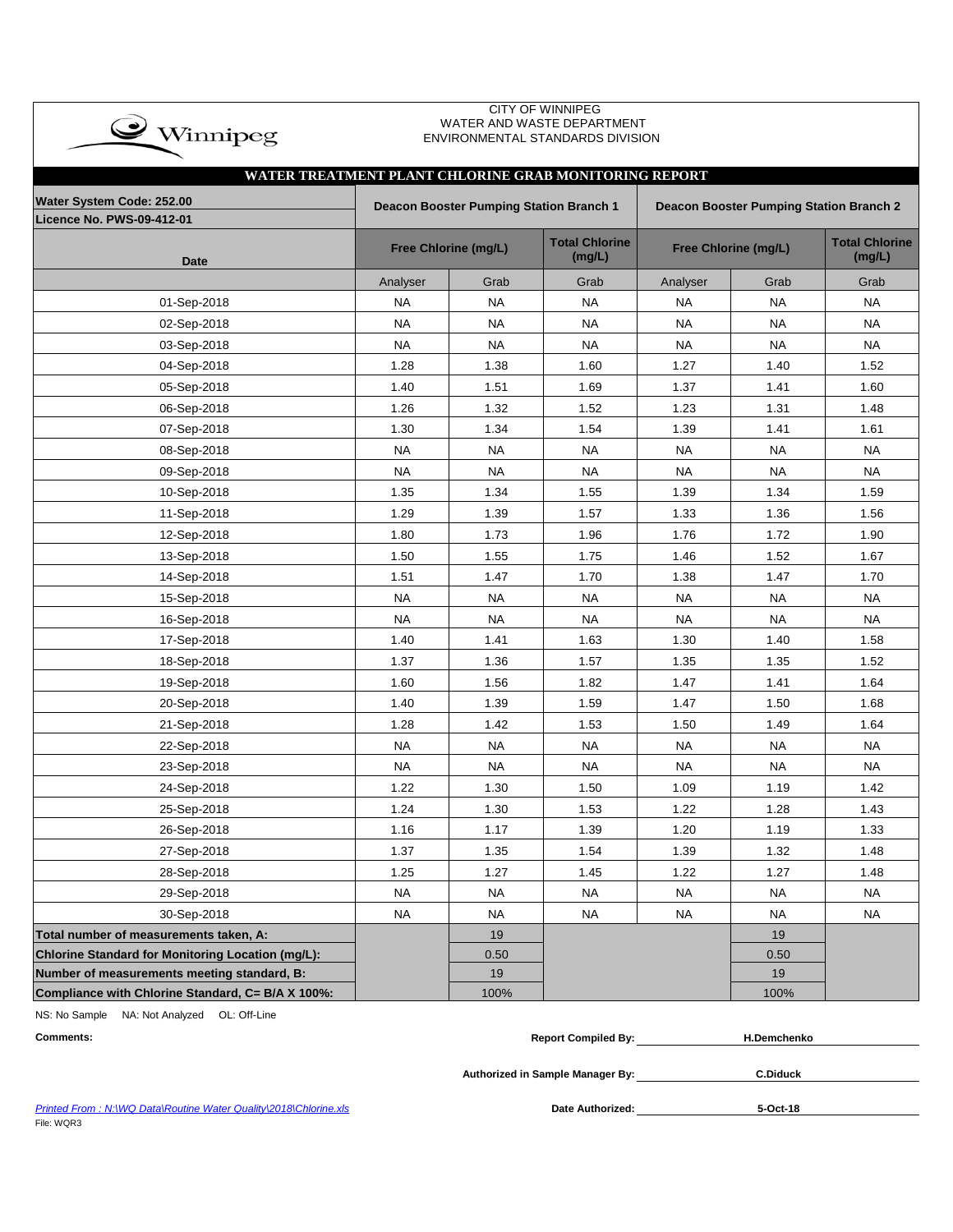

#### **CITY OF WINNIPEG**WATER AND WASTE DEPARTMENTWATER SERVICES

WATER TREATMENT PLANT UV REPORT

 Water System Code: **252.00** Licence Number:

Report Period: **September 2018** Report Created: **Monday, October 01, 2018**

**PWS-09-412-01**

|            | Transmittance      | <b>UVR-D100A</b><br><b>UVR-D200A</b> |                   |        |        |           | <b>UVR-D300A</b><br><b>UVR-D400A</b> |                   |        |           |                   |        |        |           | <b>UVR-D500A</b>  |         |         | <b>UVR-D600A</b> |                   |         |         | Total            |                   |         |         | % Volume          |       |         |         |                   |
|------------|--------------------|--------------------------------------|-------------------|--------|--------|-----------|--------------------------------------|-------------------|--------|-----------|-------------------|--------|--------|-----------|-------------------|---------|---------|------------------|-------------------|---------|---------|------------------|-------------------|---------|---------|-------------------|-------|---------|---------|-------------------|
| Date       | $\frac{9}{6}$      |                                      | Water Volume [ML] |        |        |           | Water Volume [ML]                    |                   |        |           | Water Volume [ML] |        |        |           | Water Volume [ML] |         |         |                  | Water Volume [ML] |         |         |                  | Water Volume [ML] |         |         | Water Volume [ML] |       |         |         | <b>Treated To</b> |
|            |                    | Untreated                            | Below             | To     | Total  | Jntreated | Below                                | To                | Total  | Untreated | Below             | To     | Total  | Untreated | Below             | To      | Total   | <b>Jntreated</b> | Below             | To      | Total   | <b>Jntreated</b> | Below             | To      | Total   | Untreated         | Below | To      | Total   | Dose              |
| 01/09/201  | 95.62              | 0.00                                 | 0.00              | 68.31  | 68.3'  | 0.00      | 0.00                                 | 0.00              | 0.01   | 0.00      | 0.00              | 0.00   | 0.0    | 0.00      | 0.00              | 73.99   | 73.9    | 0.00             | 0.00              | 66.73   | 66.7    | 0.00             | 0.00              | 0.00    | 0.0     | 0.00              | 0.00  | 209.02  | 209.02  | 100.00            |
| 02/09/201  | 95.51              | 0.15                                 | 0.15              | 18.77  | 19.0   | 0.00      | 0.00                                 | 0.00              | 0.01   | 0.00      | 0.16              | 16.15  | 16.3   | 0.00      | 0.00              | 77.62   | 77.6    | 0.00             | 0.00              | 58.28   | 58.28   | 0.05             | 0.05              | 34.75   | 34.8    | 0.20              | 0.36  | 205.58  | 206.13  | 99.73             |
| 03/09/201  | 95.53              | 0.00                                 | 0.00              | 0.00   | 0.0    | 0.00      | 0.00                                 | 0.00              | 0.0    | 0.00      | 0.00              | 0.00   | 0.0    | 0.00      | 0.00              | 84.98   | 84.9    | 0.00             | 0.00              | 40.29   | 40.2    | 0.00             | 0.00              | 77.53   | 77.5    | 0.00              | 0.00  | 202.79  | 202.79  | 100.00            |
| 04/09/201  | 95.58              | 0.00                                 | 0.00              | 0.00   | 0.00   | 0.00      | 0.11                                 | 10.42             | 10.53  | 0.01      | 0.01              | 31.45  | 31.4   | 0.00      | 0.00              | 44.23   | 44.23   | 0.00             | 0.00              | 41.73   | 41.73   | 0.00             | 0.00              | 78.10   | 78.1    | 0.01              | 0.12  | 205.94  | 206.0   | 99.94             |
| 05/09/2018 | 95.56              | 0.00                                 | 0.00              | 0.00   | 0.00   | 0.00      | 0.00                                 | 0.00              | 0.0    | 0.00      | 0.10              | 47.65  | 47.7   | 0.00      | 0.00              | 30.92   | 30.9    | 0.00             | 0.00              | 50.09   | 50.09   | 0.00             | 0.00              | 79.90   | 79.90   | 0.00              | 0.10  | 208.55  | 208.66  | 99.95             |
| 06/09/201  | 95.09              | 0.00                                 | 0.00              | 0.00   | 0.00   | 0.00      | 0.00                                 | 3.56              | 3.56   | 0.00      | 0.00              | 0.00   | 0.00   | 0.00      | 0.00              | 75.76   | 75.7    | 0.00             | 0.00              | 52.41   | 52.4    | 0.00             | 0.00              | 78.12   | 78.1    | 0.00              | 0.00  | 209.85  | 209.85  | 100.00            |
| 07/09/201  | 93.89              | 0.00                                 | 0.00              | 0.00   | 0.0    | 0.00      | 0.11                                 | 10.3 <sup>2</sup> | 10.4   | 0.00      | 0.25              | 7.69   | 7.94   | 0.00      | 0.00              | 51.65   | 51.6    | 0.00             | 0.31              | 51.13   | 51.44   | 0.06             | 0.06              | 54.78   | 54.9    | 0.06              | 0.73  | 175.55  | 176.35  | 99.55             |
| 08/09/201  | 93.83              | 0.00                                 | 0.00              | 0.00   | 0.00   | 0.00      | 0.00                                 | 16.66             | 16.6   | 0.00      | 0.00              | 12.87  | 12.8   | 0.00      | 0.00              | 73.55   | 73.5    | 0.00             | 0.00              | 51.89   | 51.8    | 0.00             | 0.00              | 55.03   | 55.0    | 0.00              | 0.00  | 210.00  | 210.00  | 100.00            |
| 09/09/201  | 93.80              | 0.00                                 | 0.00              | 0.00   | 0.0    | 0.00      | 0.00                                 | 0.00              | 0.0    | 0.00      | 0.00              | 0.00   | 0.0    | 0.00      | 0.00              | 83.92   | 83.9    | 0.00             | 0.00              | 46.20   | 46.2    | 0.00             | 0.00              | 79.68   | 79.6    | 0.00              | 0.00  | 209.80  | 209.80  | 100.00            |
| 10/09/201  | 93.78              | 0.00                                 | 0.00              | 0.00   | 0.00   | 0.00      | 0.18                                 | 7.96              | 8.1    | 0.00      | 0.00              | 0.00   | 0.00   | 0.00      | 0.00              | 81.35   | 81.35   | 0.00             | 0.00              | 44.21   | 44.21   | 0.00             | 0.43              | 73.63   | 74.05   | 0.00              | 0.61  | 207.16  | 207.77  | 99.7              |
| 11/09/2018 | 93.79              | 0.00                                 | 0.00              | 0.00   | 0.00   | 0.00      | 0.00                                 | 0.00              | 0.00   | 0.00      | 0.00              | 0.00   | 0.00   | 0.00      | 0.00              | 85.01   | 85.0    | 0.00             | 0.00              | 60.00   | 60.00   | 0.00             | 0.00              | 64.98   | 64.98   | 0.00              | 0.00  | 209.99  | 209.99  | 100.00            |
| 12/09/201  | 93.87              | 0.00                                 | 0.00              | 0.00   | 0.00   | 0.00      | 0.00                                 | 0.00              | 0.0    | 0.00      | 0.00              | 0.00   | 0.00   | 0.07      | 0.07              | 48.92   | 49.0    | 0.00             | 0.00              | 31.16   | 31.1    | 0.03             | 0.03              | 44.33   | 44.3    | 0.09              | 0.09  | 124.41  | 124.59  | 99.85             |
| 13/09/201  | 93.67              | 0.00                                 | 0.00              | 0.00   | 0.00   | 0.00      | 0.12                                 | 27.68             | 27.8   | 0.00      | 0.00              | 0.00   | 0.00   | 0.00      | 0.00              | 65.70   | 65.7    | 0.00             | 0.00              | 33.02   | 33.02   | 0.00             | 0.00              | 82.47   | 82.47   | 0.00              | 0.12  | 208.88  | 209.00  | 99.94             |
| 14/09/201  | 93.81              | 0.00                                 | 0.00              | 0.00   | 0.00   | 0.00      | 0.05                                 | 60.57             | 60.6   | 0.00      | 0.00              | 0.00   | 0.0    | 0.00      | 0.00              | 58.47   | 58.4    | 0.00             | 0.00              | 13.62   | 13.62   | 0.00             | 0.00              | 81.98   | 81.9    | 0.00              | 0.05  | 214.64  | 214.69  | 99.98             |
| 15/09/201  | 93.72              | 0.00                                 | 0.00              | 0.00   | 0.0    | 0.00      | 0.11                                 | 21.44             | 21.5   | 0.00      | 0.00              | 0.00   | 0.00   | 0.00      | 0.00              | 70.68   | 70.6    | 0.00             | 0.00              | 43.11   | 43.     | 0.00             | 0.11              | 75.22   | 75.3    | 0.00              | 0.22  | 210.45  | 210.6   | 99.89             |
| 16/09/201  | 93.75              | 0.00                                 | 0.00              | 0.00   | 0.00   | 0.00      | 0.00                                 | 0.00              | 0.00   | 0.00      | 0.00              | 0.00   | 0.00   | 0.00      | 0.00              | 77.79   | 77.7    | 0.00             | 0.00              | 65.20   | 65.20   | 0.00             | 0.36              | 64.65   | 65.0    | 0.00              | 0.36  | 207.64  | 208.0   | 99.82             |
| 17/09/2018 | 93.77              | 0.00                                 | 0.00              | 6.18   | 6.19   | 0.04      | 0.15                                 | 0.47              | 0.66   | 0.00      | 0.00              | 0.00   | 0.00   | 0.00      | 0.00              | 76.98   | 76.98   | 0.00             | 0.00              | 65.29   | 65.29   | 0.00             | 0.23              | 62.70   | 62.92   | 0.05              | 0.38  | 211.62  | 212.0   | 99.80             |
| 18/09/2018 | 93.73              | 0.00                                 | 0.00              | 0.00   | 0.00   | 0.00      | 0.00                                 | 4.30              | 4.3    | 0.00      | 0.00              | 31.69  | 31.6   | 0.00      | 0.00              | 75.98   | 75.9    | 0.00             | 0.00              | 33.87   | 33.8    | 0.00             | 0.31              | 62.16   | 62.4    | 0.00              | 0.31  | 208.00  | 208.3   | 99.85             |
| 19/09/201  | 93.82              | 0.00                                 | 0.00              | 2.45   | 2.45   | 0.00      | 0.00                                 | 0.00              | 0.0    | 0.00      | 0.00              | 69.76  | 69.7   | 0.00      | 0.00              | 68.03   | 68.0    | 0.00             | 0.00              | 0.00    | 0.00    | 0.00             | 0.04              | 59.97   | 60.0    | 0.00              | 0.04  | 200.21  | 200.26  | 99.98             |
| 20/09/201  | 94.50              | 0.00                                 | 0.00              | 51.89  | 51.8   | 0.00      | 0.00                                 | 33.49             | 33.4   | 0.00      | 0.00              | 20.29  | 20.2   | 0.00      | 0.00              | 29.64   | 29.6    | 0.00             | 0.00              | 38.30   | 38.30   | 0.00             | 0.00              | 22.55   | 22.5    | 0.00              | 0.00  | 196.15  | 196.1   | 100.00            |
| 21/09/201  | 95.70              | 0.00                                 | 0.00              | 39.49  | 39.4   | 0.00      | 0.00                                 | 52.89             | 52.8   | 0.00      | 0.00              | 0.00   | 0.0    | 0.00      | 0.00              | 35.49   | 35.4    | 0.00             | 0.00              | 59.26   | 59.2    | 0.00             | 0.00              | 0.00    | 0.0     | 0.00              | 0.00  | 187.13  | 187.1   | 100.00            |
| 22/09/201  | 95.67              | 0.18                                 | 0.18              | 51.31  | 51.6   | 0.00      | 0.00                                 | 20.44             | 20.4   | 0.00      | 0.00              | 18.22  | 18.22  | 0.00      | 0.03              | 25.98   | 26.02   | 0.00             | 0.00              | 64.01   | 64.0    | 0.00             | 0.00              | 0.00    | 0.0     | 0.18              | 0.21  | 179.96  | 180.36  | 99.7              |
| 23/09/2018 | 95.62              | 0.00                                 | 0.00              | 0.11   | 0.1    | 0.00      | 0.00                                 | 0.00              | 0.00   | 0.00      | 0.00              | 49.69  | 49.69  | 0.00      | 0.00              | 53.73   | 53.73   | 0.00             | 0.00              | 71.86   | 71.86   | 0.00             | 0.00              | 0.00    | 0.00    | 0.00              | 0.00  | 175.38  | 175.38  | 100.00            |
| 24/09/201  | 95.67              | 0.00                                 | 0.00              | 0.00   | 0.00   | 0.00      | 0.00                                 | 0.00              | 0.01   | 0.00      | 0.00              | 50.82  | 50.82  | 0.00      | 0.00              | 55.91   | 55.9    | 0.00             | 0.00              | 70.02   | 70.02   | 0.00             | 0.00              | 0.00    | 0.0     | 0.00              | 0.00  | 176.75  | 176.75  | 100.00            |
| 25/09/201  | 95.61              | 0.00                                 | 0.00              | 9.63   | 9.63   | 0.00      | 0.10                                 | 9.15              | 9.25   | 0.00      | 0.15              | 38.46  | 38.6   | 0.00      | 0.00              | 52.04   | 52.04   | 0.00             | 0.00              | 59.99   | 59.99   | 0.04             | 1.09              | 0.95    | 2.08    | 0.04              | 1.34  | 170.21  | 171.59  | 99.20             |
| 26/09/201  | 95.58              | 0.00                                 | 0.04              | 64.54  | 64.58  | 0.00      | 0.00                                 | 0.00              | 0.01   | 0.00      | 0.00              | 5.12   | 5.12   | 0.00      | 0.00              | 45.82   | 45.82   | 0.00             | 0.00              | 53.59   | 53.59   | 0.00             | 0.00              | 0.00    | 0.0     | 0.00              | 0.04  | 169.07  | 169.12  | 99.97             |
| 27/09/201  | 95.56              | 0.00                                 | 0.00              | 55.64  | 55.6   | 0.00      | 0.00                                 | 0.00              | 0.0    | 0.00      | 0.00              | 20.92  | 20.9   | 0.00      | 0.00              | 44.85   | 44.8    | 0.00             | 0.04              | 41.08   | 41      | 0.00             | 0.00              | 8.42    | 8.4     | 0.00              | 0.04  | 170.92  | 170.9   | 99.97             |
| 28/09/201  | 95.58              | 0.00                                 | 0.00              | 69.08  | 69.0   | 0.00      | 0.00                                 | 0.00              | 0.00   | 0.00      | 0.46              | 0.02   | 0.49   | 0.00      | 0.00              | 55.90   | 55.9    | 0.00             | 0.00              | 58.26   | 58.26   | 0.00             | 0.00              | 0.00    | 0.0     | 0.00              | 0.46  | 183.26  | 183.7   | 99.75             |
| 29/09/201  | 95.58              | 0.00                                 | 0.00              | 65.00  | 65.00  | 0.00      | 0.00                                 | 0.00              | 0.00   | 0.00      | 0.00              | 0.00   | 0.00   | 0.00      | 0.00              | 54.61   | 54.6'   | 0.00             | 0.00              | 64.99   | 64.99   | 0.00             | 0.00              | 0.00    | 0.00    | 0.00              | 0.00  | 184.60  | 184.60  | 100.00            |
| 30/09/201  | 95.43              | 0.00                                 | 0.27              | 35.12  | 35.39  | 0.00      | 0.00                                 | 0.00              | 0.01   | 0.00      | 0.00              | 25.50  | 25.50  | 0.00      | 0.00              | 58.11   | 58.7    | 0.00             | 0.00              | 65.01   | 65.0    | 0.00             | 0.00              | 0.00    | 0.0     | 0.00              | 0.27  | 183.74  | 184.0   | 99.85             |
|            | <b>Total IMLI:</b> | 0.33                                 | 0.64              | 537.53 | 538.50 | 0.05      | 0.93                                 | 279.34            | 280.33 | 0.01      | 1.14              | 446.30 | 447.45 | 0.07      | 0.10              | 1817.61 | 1817.77 | 0.00             | 0.36              | 1494.61 | 1494.97 | 0.18             | 2.71              | 1241.89 | 1244.78 | 0.64              | 5.88  | 5817.28 | 5823.80 |                   |

Untreated: **Water Volume [%]:** Below Dose

99.89 % To Dose

0.01 % 0.10 %

Submitted By (Print): <u>D. Merredew</u> **Communication Communication Communication Communication Communication Communication Communication Communication Communication Communication Communication Communication Communication Com**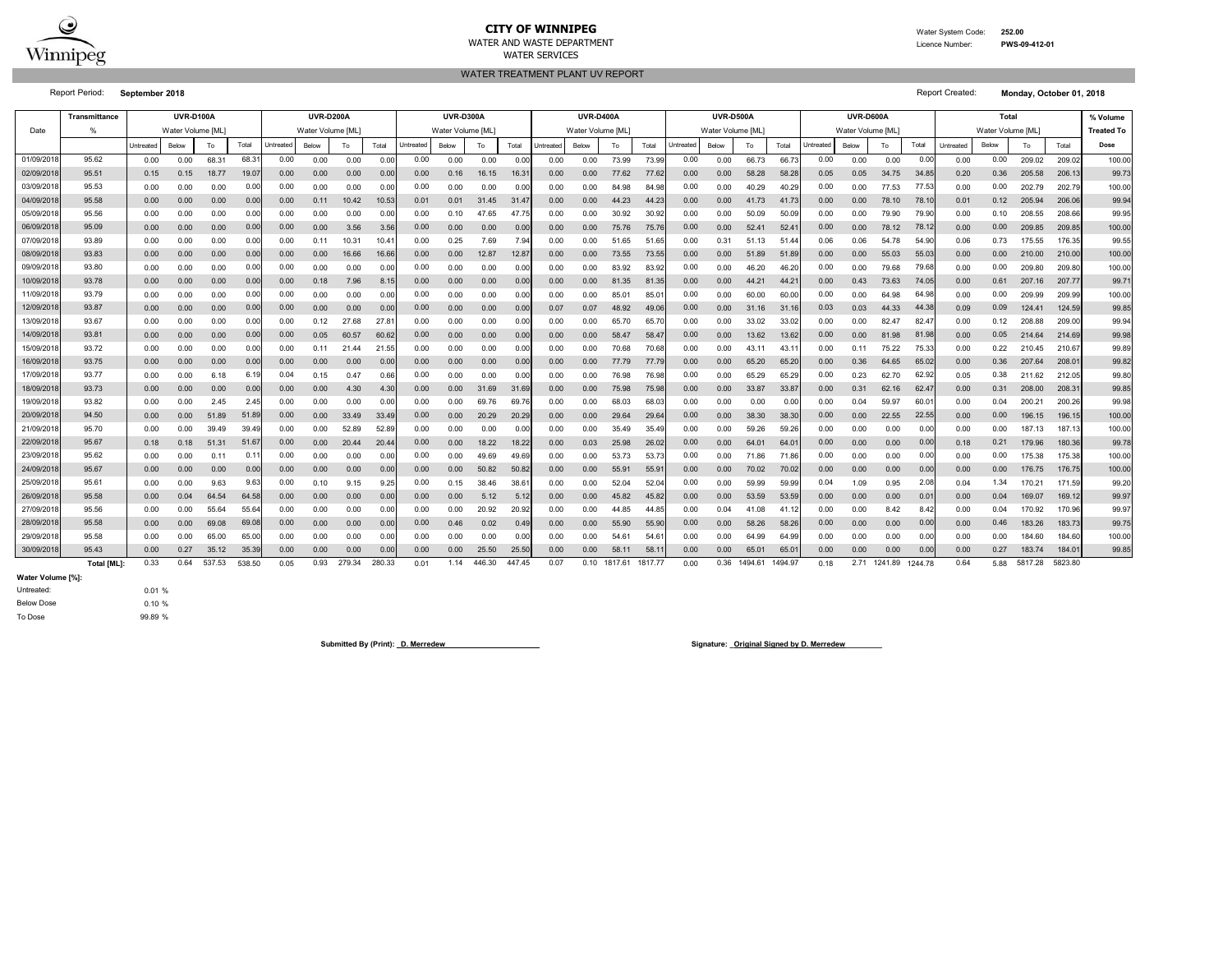

Water and Waste Department • Service des eaux et des déchets

Friday, October 5, 2018 **Our Incident/Report No: 06-2018**  LIMS Reference No: Sample # **141656**

Mr. Derek Clarke Incident Date: **September 13, 2018**  Drinking Water Officer Manitoba Sustainable Development, Office of Drinking Water Box 6000 Gimli, MB R0C 1B0

# **RE: CORRECTIVE ACTION REPORT**

| <b>WATER SYSTEM, CODE</b><br><b>LOCATION OF NON-COMPLIANT INCIDENT</b><br><b>INCIDENT REPORTED BY</b> | Winnipeg Public Water System, 252.00<br><b>Winnipeg 3-Dist Investigation</b><br>Courtney Diduck, Analytical Services Branch Head                                                                                                                                                                                                                                                                                                                                                                                               |
|-------------------------------------------------------------------------------------------------------|--------------------------------------------------------------------------------------------------------------------------------------------------------------------------------------------------------------------------------------------------------------------------------------------------------------------------------------------------------------------------------------------------------------------------------------------------------------------------------------------------------------------------------|
| <b>TYPE OF NON-COMPLIANT INCIDENT</b>                                                                 | 1. Low disinfection residual in the distribution system, 22(1) MR<br>40/2007                                                                                                                                                                                                                                                                                                                                                                                                                                                   |
| <b>DESCRIPTION OF CORRECTIVE ACTIONS</b>                                                              | <b>Environmental Standards:</b><br>IMMEDIATELY: Sampled the location for bacteria, free/total<br>chlorine, turbidity and temperature and contacted the ODW.<br>Tested additional samples in the area for free/total chlorine,<br>turbidity and temperature as part of the investigation of the<br>infrastructure and system in the area.<br><b>Water Services:</b><br>Checked for closed valves and spot flushed. Spot flushing<br>resolved the issue and free chlorine residuals were re-established<br>to acceptable levels. |

**TEST RESULTS** See Attached

NOTES/COMMENTS:

1. UP/DOWN STREAM testing performed when EC is >0 /100mL, TC is >10 /100mL or when resample/consecutive sample is positive for EC or TC or as directed by the Manager of Environmental Standards Division and/or the Office of Drinking Water

### **EMERGENCY REPORTING IS REQUIRED WHERE A POTENTIAL HEALTH RISK IS INVOLVED. FOLLOW THE INSTRUCTIONS OF YOUR DRINKING WATER OFFICER ON SITUATIONS REQUIRING IMMEDIATE REPORTING**

N:\Environmental Standards\Analytical Services\Government Agencies\Office of Drinking Water\Corrective Action Reports